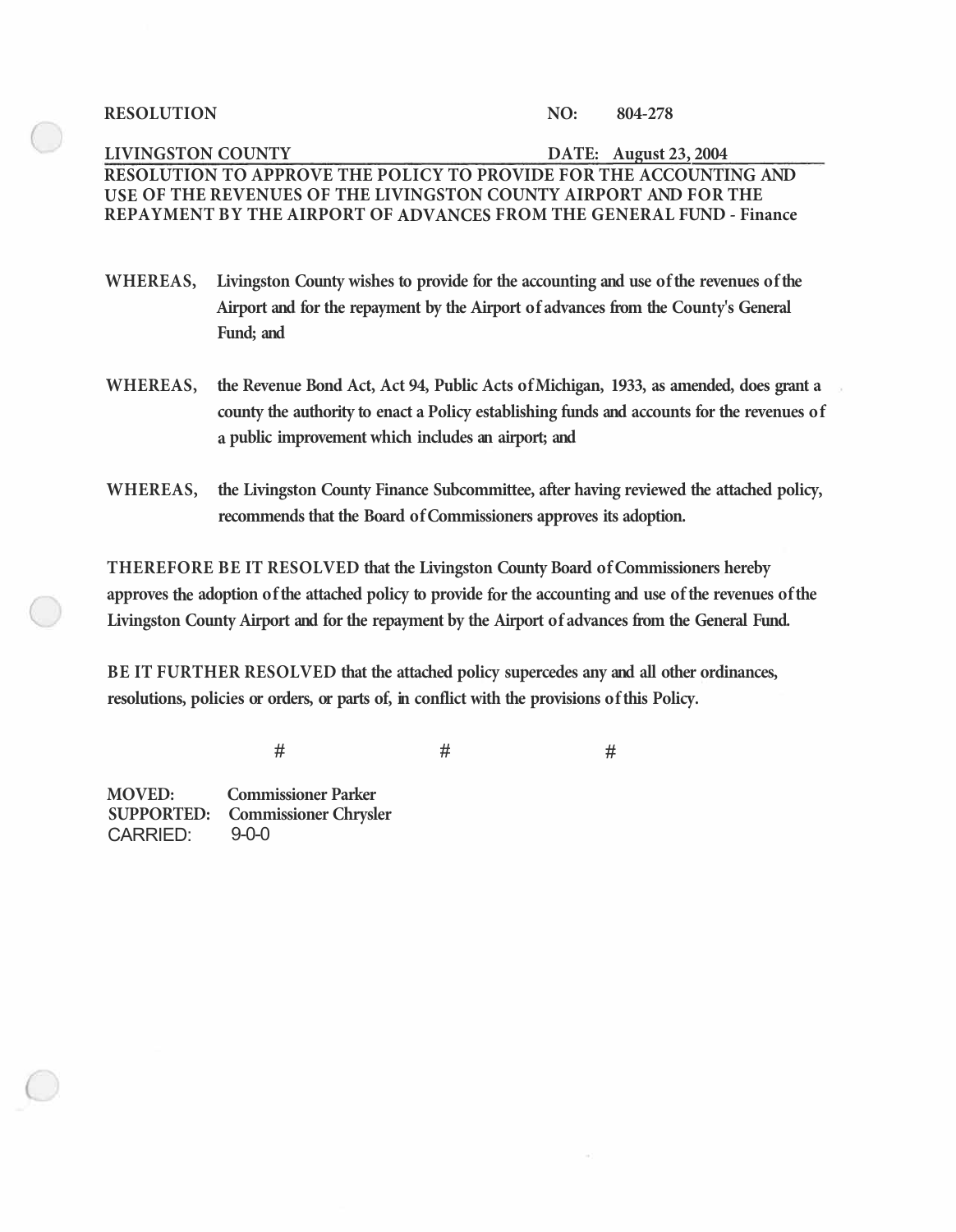#### **COUNTY-OF LIVINGSTO:l'i**

#### **State of Michigan**

A POLICY TO PROVIDE FOR THE ACCOUNTING AND USE OF THE REVENUES OF THE LNINGSTON COUNTY AIR.PORT AND FOR TIIE REPAYMENT BY THE AIRPORT OF ADVANCES FROM THE GENERAL FUND.

WHEREAS, the County of Livingston, State of Michigan (the "County") operates the Livingston County Airport (the "Airport") through the Livingston County Aeronautical Facilities Board (the "Airport Board") pursuant to the provisions of the Aeronautics Code of the State of Michigan, Act 327, Public Acts of Michigan, 1945, as amended; and

WHEREAS, the County wishes to provide for the accounting and use of the revenues o f the Airport and for the repayment by the Airport of advances from the County's general fund; and

WHEREAS, the Revenue Bond Act, Act 94, Public Acts of Michigan, 1933, as amended, ("Act 94") grants a county the authority to enact a Policy establishing funds and accounts for the revenues of a public improvement, including an airport.

NOW, THEREFORE, Tiffi COUNTY OF LIVINGSTON ORDAINS:

Section I. Definitions. Whenever used in this Policy, except when otherwise indicated by the context, the following terms when capitalized shall have the following meanings:

(a) "Airport'' means the entire Livingston County Airport as presently owned by the County and operated **on** behalf of the County by the Airport Board, including such facilities thereof as are now existing and all appurtenances, additions, enlargements, extensions, repairs and improvements thereto hereafter made.

(b) "Debt" shall mean any bonds, notes, installment purchase obligations, or other debt obligations which may be issued by the County for the purpose of making repairs, extensions, enlargements and improvements to the Airport, for the payment of which the County intends to use Net Revenues.

( c) "Rates and Charges" means the charges, fees, rentals and rates charged for the use of the Airport or any of its facilities, services and commodities, including, but not limited to, concession fees and charges, rentals, service charges, airplane landing fees, gasoline fees, and miscellaneous fees, charges and rentals from other Airport facilities and services.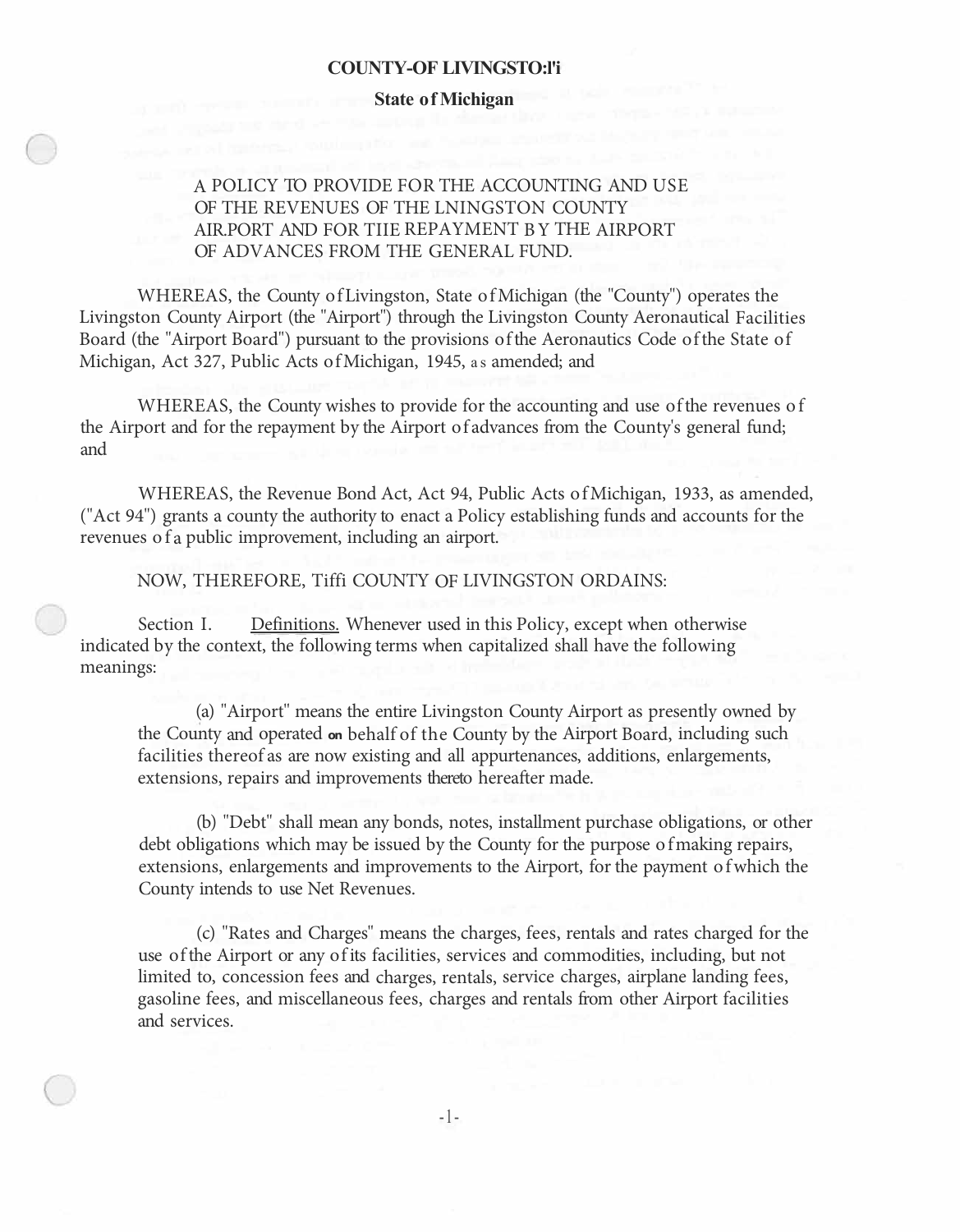(dJ "Revenues" shall be construed to mean the general revenues derived from the operation of the Airport. which shall include all income derived from the charges, fees, rentals and rates charged for services, facilities and commodities furnished by the Airport. regardless of whether such income shall be derived from its function as an Airport. and including, but not by way of limitation, concessions, rentals. airplane landing fees, gasoline fees, and miscellaneous charges and rentals from other facilities and services. The term "revenues" shall not be construed to mean or include specific rentals to be paid in the future by any air transportation company or fixed base operator pursuant to lease or agreement with the County or the Airport Board, which specific rentals are pledged for the payment of debt issued to provide funds to construct special buildings or facilities for the use of said air transportation company or fixed base operator in maintaining or servicing its aircraft or equipment, or carrying out air cargo operations.

( e) ''Net Revenues" means the revenues of the Airport remaining after deducting the reasonable expenses of administration, operation and maintenance of the Airport.

Section 2. Fiscal Year. The Fiscal Year for the  $Ai_{r,p}$  ort shall nm concurrently with the Fiscal Year of the County.

Section 3. Budget. Every year the Airport Board shall prepare a budget showing in detail the estimated costs of administration, operation and maintenance of the Airport for the next ensuing Fiscal Year in compliance with the requirements of Section 15 of the Uniform Budgeting and Accounting Act, Act 2 of 1968, as amended. The budget shall be approved by the Airport Board by August 1 of the preceding Fiscal Year and forwarded to the County Administrator.

Section 4. Rates and Charges. The Rates and Charges for the services, facilities and commodities of the Airport shall be those established by the Airport Board and approved by the County Board of Commissioners, as such Rates and Charges may from time to time be revised.

Section 5. Advances from County. The County Board of Commissioners has, in the past, and may, in the future, vote to advance money to the Airport from the County's general fund. The Airport shall pay the County interest on each principal installment advanced by the County from the date such principal is advanced at such rate of interest as the Board of Commissioners shall determine, and such interest shall accrue until such advance is repaid to the County. Nothing in this Policy shall be construed to require the Board of Commissioners to advance money to the Airport.

*On* each date that the County advances money to the Airport the County Administrator shall prepare and deliver to the Airport Board and the Board of Commissioners a schedule containing the information shown on Exhibit A of this Policy in such format as the County Administrator shall determine to be appropriate.

Section 6. Funds and Accounts: Flow of Funds. The Revenues of the Airport shall be set aside as collected and credited to a separate depository account to be designated as the AIRPORT RECEIVING FUND (the "Receiving Fund"). The Revenues credited to the Receiving Fund are pledged for the purpose of the following accounts and shall be transferred or debited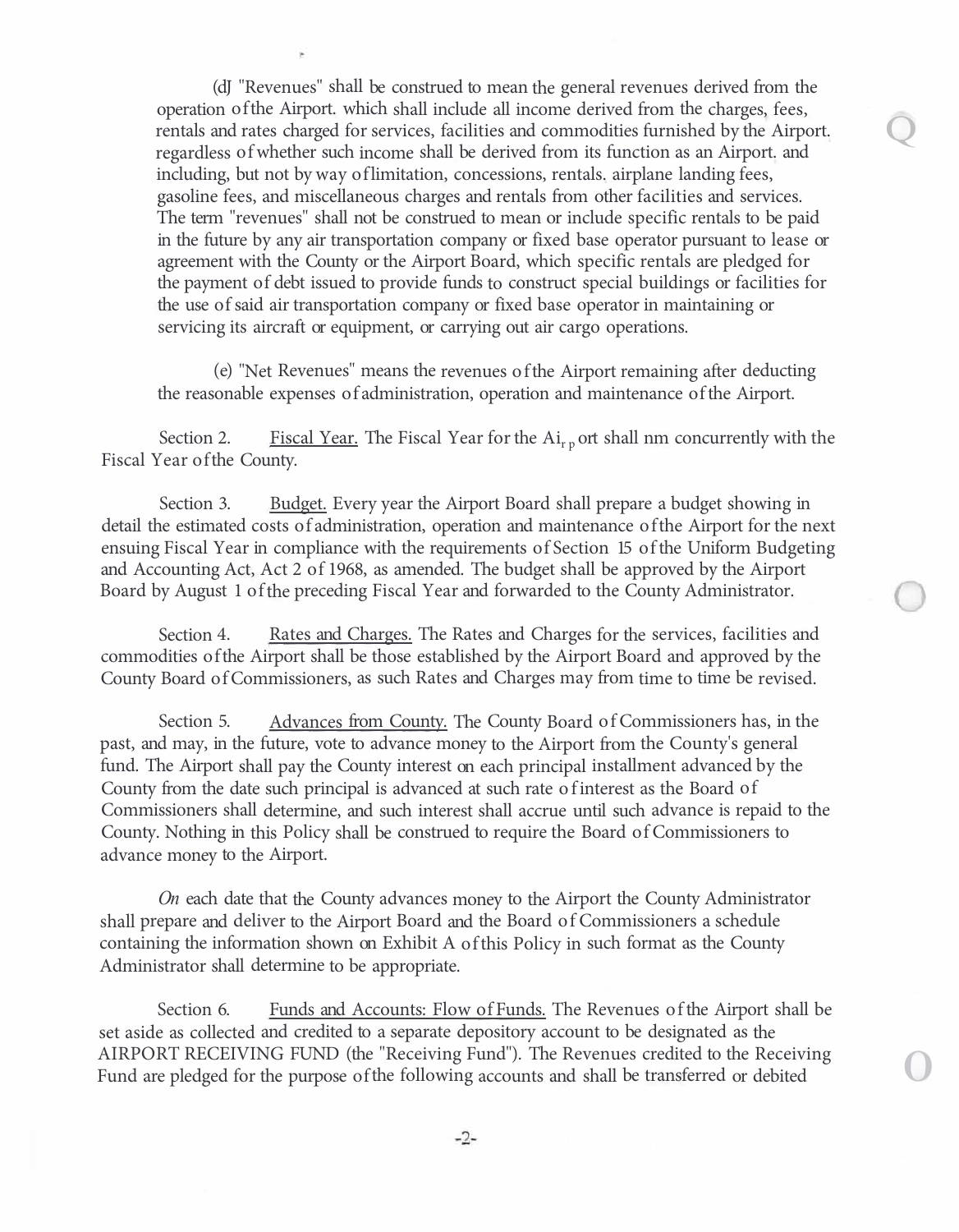from the Receiving Fund periodically in the manner, at the times, and in the order of priority hereinafter specified, provided that no transfer shall be required to be made to an account on any date if the amount on deposit in the account is sufficient to meet the requirements of this Policy.

## A. DEBTPAYMENT ACCOUNT:

In the event the County issues Debt payable from Net Revenues, there shall be established and maintained a separate depository account designated as the DEBT PAYMENT ACCOUNT (the "Debt Payment Account"), the moneys on de p osit therein from time to time to be used solely for the purpose of paying the principal of, redemption premiums (if any) and interest on the Debt. The Debt Payment Account may be divided into separate accounts.

Out of the Revenues credited to the Receiving Fund there shall be first set aside in the Debt Payment Account the amount necessary to provide for the payment when due of the principal of and interest on Debt including any amounts necessary to maintain any reserve account.

### B. REPAYlv.tENT ACCOUNT:

The Airport shall maintain a separate account designated as the REPAYMENT ACCOUNT (the "Repayment Account"). Out of the Revenues and moneys of the Airport remaining in the Receiving Fund, after provision has been made for the transfer of moneys to the Debt Payment Account, the Airport shall deposit fi.mds into the Repayment Account to be used to repay the County for any moneys advanced to the Airport under Section 5 of this Policy and interest accrued thereon. The Co\lllty Administrator shall determine the amount of the Revenues and moneys of the Airport to be periodically transferred from the Receiving Ftm.d to the Repayment Account by providing a payment schedule to the Aiiport or by consulting periodically with the Airport. The moneys in the Repayment Account shall be applied first to payment of interest accrued on the moneys advanced and then to payment (in whole or in part) of the earliest installment or installments of the principal advanced.

## C. OPERATION AND MAINTENANCE ACCOUNT:

The Airport shall maintain a separate account designated as the OPERATION AND MAINTENANCE ACCOUNT (the "Operation and Maintenance Account"). Out of the Revenues and moneys of the Airport remaining in the Receiving Fund, after provision has been made for the transfer of moneys to the Debt Payment Account and the Repayment Account, the Airport shall deposit any remaining funds into the Operation and Maintenance Account to provide for the payment of expenses of administration and operation of the Airport and such current expenses for the maintenance thereof as may be necessary to preserve the same in good repair and working order.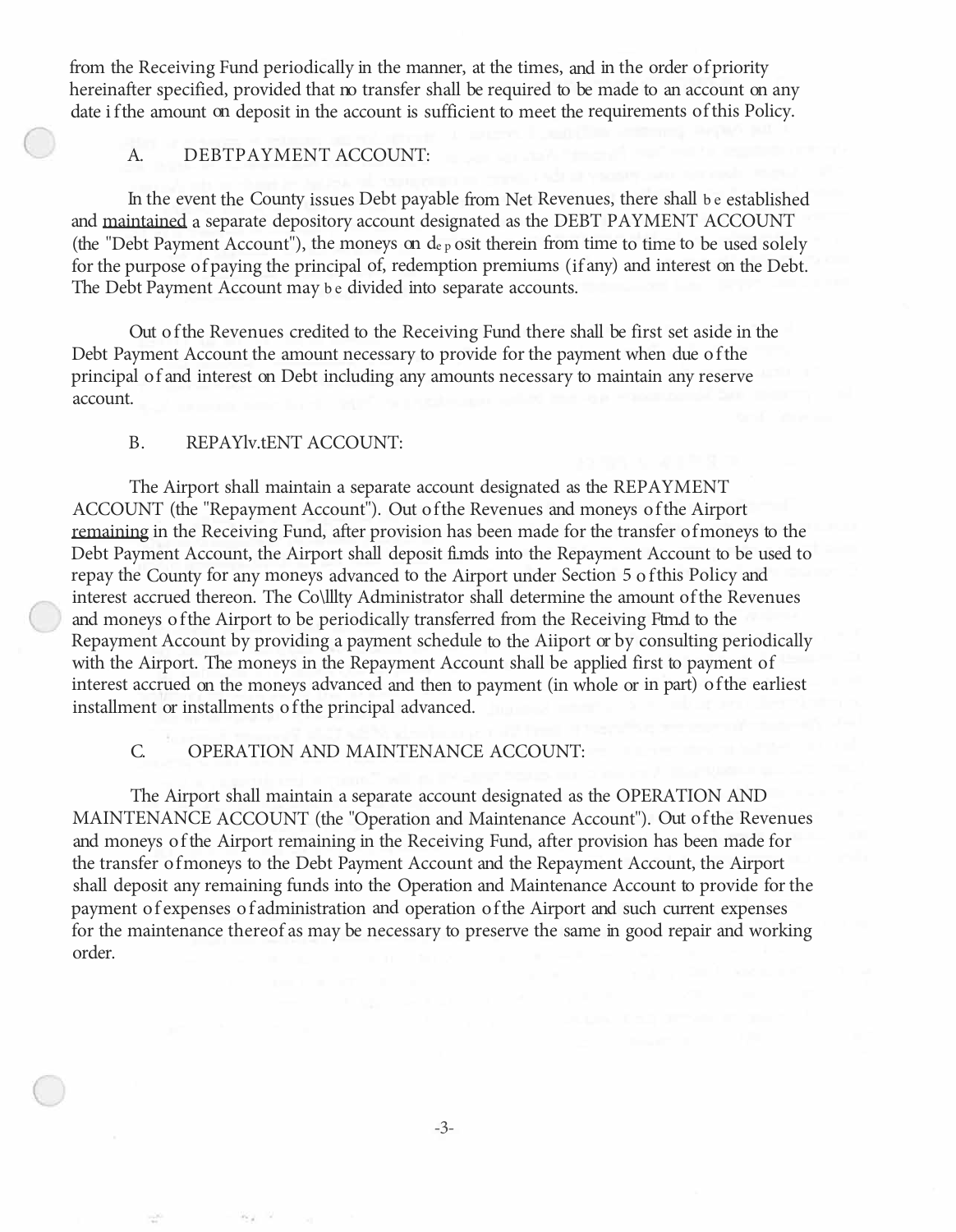## D. IMPROVEMENT ACCOUNT:

If the Airport generates sufficient Revenues to provide for the transfer of moneys to fulfill the requirements ofthe Debt Payment Account and the Operation and Maintenance Account.., and if the Airport does not owe money to the County in repayment for advances made to the Airport under Section 5 ofthis Policy. then the Airport Board may. with the approval of the County Board of Commissioners. establish and maintain a separate account, pursuant to Section 8 ofthis Policy, designated as the IMPROVEMENT ACCOUNT (the "Improvement Account"), the money credited thereto to be used for the purpose of making improvements, additions, extensions, repairs, and replacements to the Airport including its equipment and facilities.

In the event the moneys in the Receiving Fund are insufficient to provide for the current requirements ofthe Debt Payment Account or the Operation and Maintenance Account, the Airport shall transfer the moneys in the Improvement Account to the Debt Payment Account or the Operation and Maintenance Account before requesting the County to advance moneys from its general fund.

## **E. SURPLUS MONEYS:**

Thereafter, any Revenues in the Receiving Fund after satisfying all the foregoing requirements of this Section 6 may, at the discretion of the County Board of Commissioners, be used for any other purpose permitted by law and in conformity with standards established by the Governmental Accounting Standards Board (GASB).

Section 7. Priority of Funds and Accounts. In the event the moneys in the Receiving Fund are insufficient to provide for the current requirements of the Debt Payment Account, the Repayment Account,, or the Operation and Maintenance Account, any moneys or securities in other funds or accounts of the Airport, except the proceeds of sale of any Debt, shall be credited or transferred, first, to the Debt Payment Account, and second, if the moneys on deposit in the Debt Payment Account are sufficient to meet the requirements of the Debt Payment Account, shall be credited or transferred to the Repayment Account, and third, if the Airport has deposited funds into the Repayment Account to the extent required by the County Administrator, to the Operation and Maintenance Account, and finally, if the Airport has provided for the payment of expenses of ad.ministration and operation of the Airport and such current expenses for the maintenance thereof as may be necessary to preserve the same in good repair and working order, then to the Improvement Account, if any.

Section 8. Depository and Funds on Hand. Moneys in the several funds and the accounts established pursuant to this Policy, except moneys in the Debt Payment Account (includmg any reserve account which may be established on a future date) and moneys derived from the proceeds of sale of any Debt, may be kept in one bank account at a bank or banks designated by the County Treasurer, and if kept in one bank account the moneys shall be allocated among the several funds and accounts on the books and records of the Aiiport in the manner and at the times provided in this Policy.

0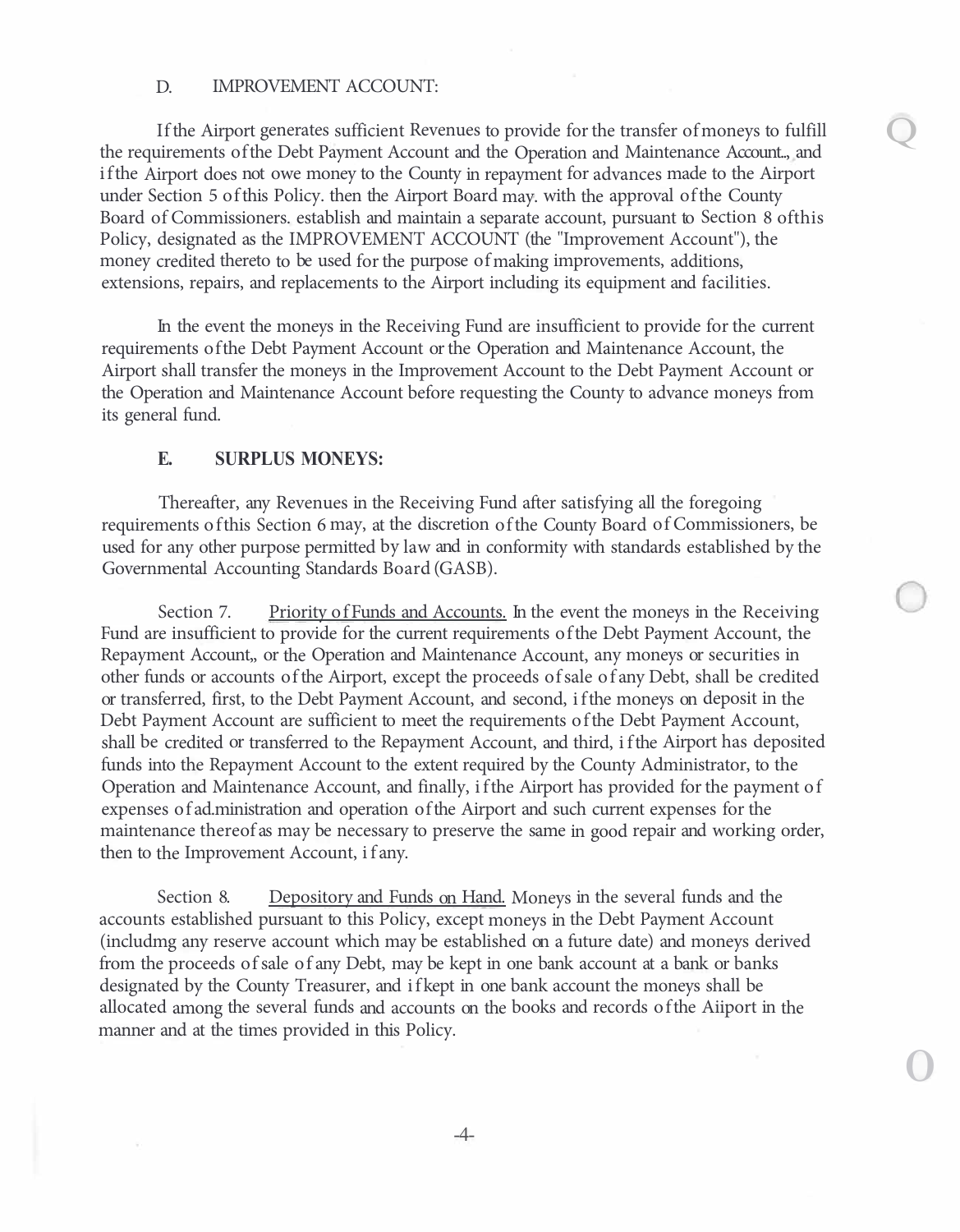Section 9. Investments. Moneys in the funds and accounts established herein may be invested by the County Treasurer in United States of America obligations or in obligations the principal of and interest on which is fully guaranteed by the United States of America and any other investments hereafter permitted by law. If the moneys invested are kept in one account, as provided in Section 8 of this Policy. then the moneys shall be allocated among the several funds and accounts on the books and records of the Airport in the manner and at the times provided m this Policy.

In the event investments are made, any securities representing the same shall be kept on deposit with the bank or trust company having on deposit the fund or account from which the purchase was made. Gains realized or interest income earned on investment of funds in the Receiving Fund, the Operation and Maintenance Account, and the Improvement Account shall be deposited in or credited to the Receiving Fund at the end of each fiscal year. Gains realized on interest income earned on investment of moneys in the Debt Payment Account (including income derived from any reserve account), shall be credited *as* received to such account, provided that any reserve accmmt ther in is fully funded.

Section 10. Repeal of Prior Ordinances. Ordinance No. 490-084 and all other ordinances, resolutions or orders, or parts thereof, in conflict with the provisions of this Policy are repealed.

Section 11. Severability and Paragraph Headings. If any section, paragraph, clause or provision of this Policy shall be held invalid, the invalidity of such section, paragraph, clause or provision shall not affect any of the other provisions of this Policy. The paragraph headings in this Policy are furnished for convenience of reference only and shall not be considered to be part of this Policy.

Section 12. Publication and Recordation. In accordance with the provisions of Section 6 of Act 94, this Policy shall be published once in full in the Livingston County Daily Press & Argus, a newspaper of general circulation in the County of Livingston qualified under State of Michigan law to publish legal notices, promptly after its adoption, and shall be recorded in the Policy Book of the County and such recording authenticated by the signatures of the Chairman of the County Board of Commissioners and the County Clerk.

Section 13. Effective Date. As provided in Act 94, this Policy shall be effective upon its adoption.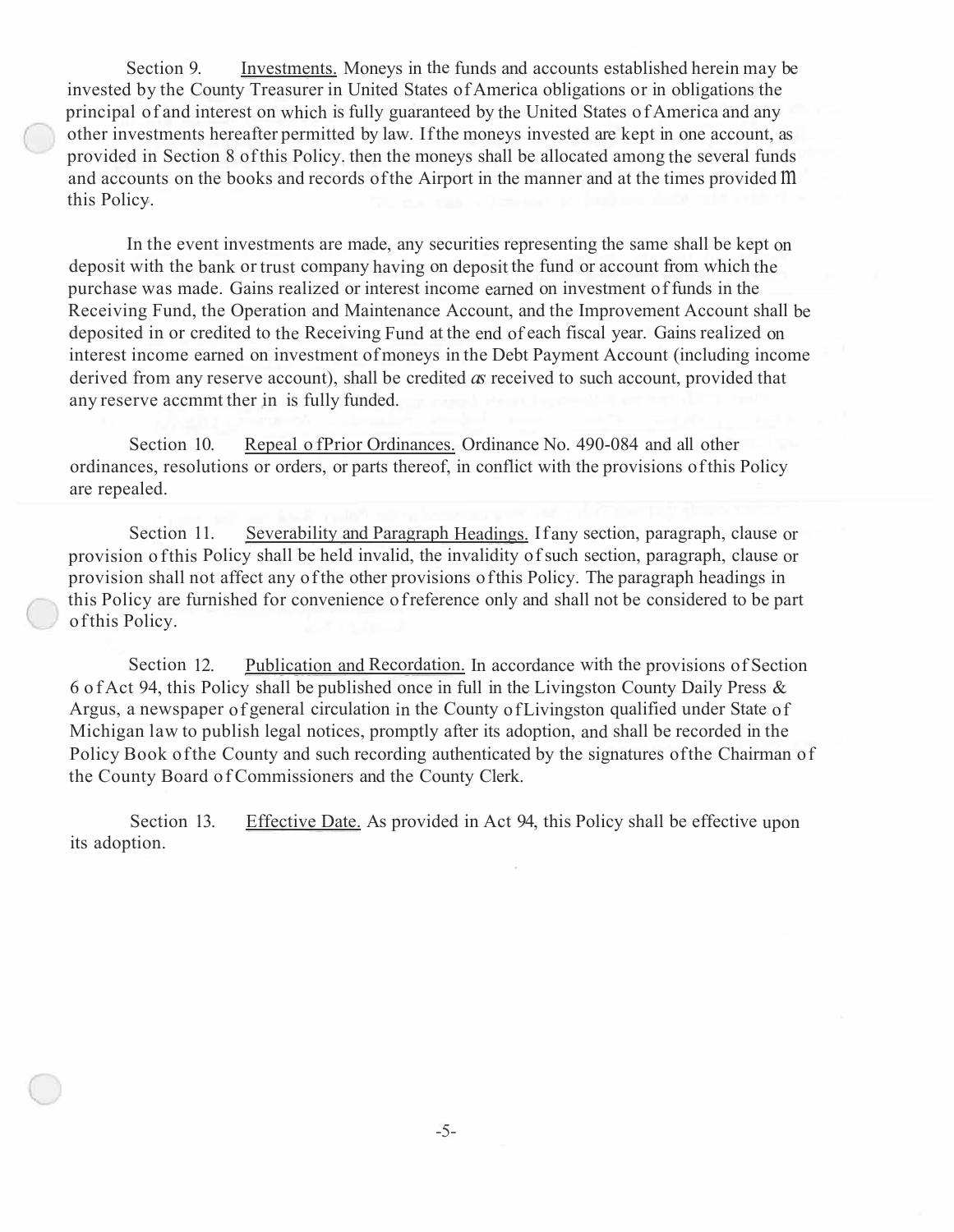*<sup>1</sup>*hereby certify that the foregoing is a true and complete copy of a policy enacted by the County Board of Commissioners of Livingston. State of Michigan, at a Regular Meeting held on  $\frac{\text{August 23}}{\text{2004}}$ , 2004, 7:30 p.m. prevailing Eastem Time, and that said meeting was conducted and public notice of said meeting was given pursuant to the Open Meetings Act. being Act No. 267, Public Acts of Michigan, 1976, and that the minutes of said meeting were kept and will be or have been made available as required by said Act 267.

*<sup>I</sup>*further certify that the following County Board members were present at said meeting Andersen, Chrysler, Belser, Palazzolo, Dolan and that the following County Board members were absent<br>ndersen, Parker, Reader, Rogers, LaBelle and that the following County Board members were absent  $\frac{0}{2}$ .

] further certify that County Board member Parker moved adoption of said Policy, and that said motion was supported by County Board member Chrysler.

I further certify that the following County Board members voted for adoption of said Policy Chrysler, Belser, Parker, Reader, Rogers, Palazzolo, Andersen,Labelle, Dolan following County Board members voted against adoption of said Policy -0-

I further certify that said Policy has been recorded in the Policy Book and that such recording has been authenticated by the signature of the County Clerk.

Margaret M. Dunleavy

**F:\USERS\BOARD\WP\airport\R.cvcnucs Policy .doc**